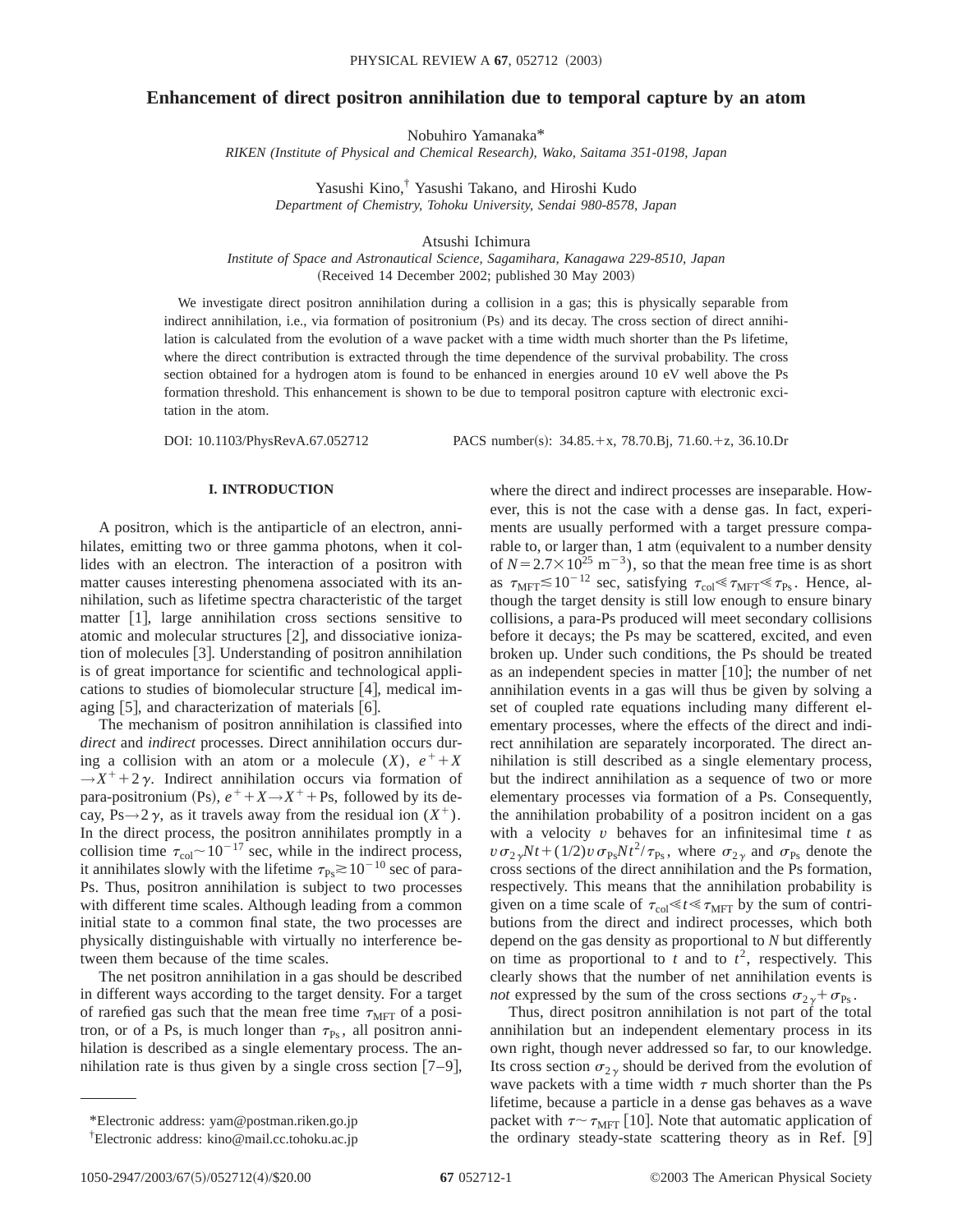would be misleading, because it is justified only when  $\tau_{\text{MFT}}$  $\gg \tau_{\rm Ps}$  [10].

In the present paper, we elucidate the mechanism of direct positron annihilation in collisions with a hydrogen atom. The effect of the direct process is extracted from the evolution of wave packets with a time-dependent coupled-channel  $(TDCC)$  method [11]. It reveals remarkable enhancement of the cross section in energies around 10 eV. By analyzing the time delay of the wave packets, this enhancement is shown to be caused by temporal positron capture with electronic excitation in the atom.

## **II. ANNIHILATION CROSS SECTION**

We derive the spin averaged cross section of direct positron annihilation into two gamma photons. The evolution of a wave packet  $\Psi^J$  with total angular momentum *J* is described by a time-dependent Schrödinger equation (TDSE)

$$
i\frac{\partial}{\partial t}\Psi^{J}(\mathbf{R}, \mathbf{r}, t) = [H_0 - iW(\mathbf{R}, \mathbf{r})]\Psi^{J}(\mathbf{R}, \mathbf{r}, t)
$$
 (1)

with the three-body scattering Hamiltonian  $H_0$  and the imaginary absorption potential  $[8]$ 

$$
-iW(\mathbf{R}, \mathbf{r}) = -i\frac{1}{2}\pi r_0^2 c \,\delta(\mathbf{R} - \mathbf{r}).
$$
 (2)

Here, **R** and **r** denote the position vectors of the positron and the electron relative to the proton, while  $r_0 = e^2/mc^2$  is the classical electron radius and *c* is the speed of light so that  $r_0^2 c = \alpha^3$  in atomic units (a.u.) with the fine-structure constant  $\alpha$ . The continuity equation for probability conservation is derived as

$$
\frac{dP^{J}(t)}{dt} = -2 \int d\mathbf{R}d\mathbf{r} |\Psi^{J}(\mathbf{R}, \mathbf{r}, t)|^{2} W(\mathbf{R}, \mathbf{r}),
$$
 (3)

where

$$
P^{J}(t) = \int d\mathbf{R}d\mathbf{r} |\Psi^{J}(\mathbf{R}, \mathbf{r}, t)|^{2}.
$$
 (4)

Hence, the time-dependent annihilation probability is calculated as

$$
1 - P^{J}(t) = 2 \int_0^t dt' \int d\mathbf{R} d\mathbf{r} |\Psi^{J}(\mathbf{R}, \mathbf{r}, t')|^2 W(\mathbf{R}, \mathbf{r}). \quad (5)
$$

The direct annihilation cross section is given by the annihilation probability  $1-P'_\infty$  during a collision as

$$
\sigma_{2\gamma} = \frac{\pi}{k^2} \sum_{J} (2J+1)(1 - P_{\infty}^J)
$$
 (6)

with  $k = \sqrt{2E}$  for positron energy *E*. The probability  $P^J_\infty$  is determined through the time dependence as

$$
1 - P^{J}(t) = 1 - P^{J}_{\infty} + O(t)
$$
 (7)



FIG. 1. Time dependence of the probability  $1-P<sup>J</sup>(t)$  for partial waves  $J=0-4$  at a positron energy of 10 eV; the solid lines represent results of the TDCC calculation; the broken lines, contributions from the direct annihilation process,  $\int_0^t dt' f_d(t')$ , extracted with a fitting procedure (see the text).

in the region of  $\tau \ll t \ll \tau_{\text{Ps}}$ , where the time width  $\tau$  of the wave packet is taken as  $\tau_{\text{col}} \ll \tau \ll \tau_{\text{Ps}}$ . The term of  $O(t)$ , originating from decay of the para-Ps formed, is irrelevant to the direct annihilation because it contributes after the wave packet has passed away asymptotically from the scattering center. Note that the annihilation cross section is often written in the conventional form  $\sigma_{2\gamma} = \sigma_0 Z_{\text{eff}}$  with the effective annihilation parameter  $Z_{\text{eff}}$ , using the free pair-annihilation cross section  $\sigma_0 = \pi r_0^2(c/v)$  at relative velocity *v* [1].

#### **III. NUMERICAL METHOD**

The TDCC wave function is expanded  $[11]$  as

$$
\Psi^{J}(\mathbf{R}, \mathbf{r}, t) = \frac{1}{Rr} \sum_{Ll} \psi^{J}_{Ll}(R, r, t) \mathcal{Y}^{J}_{Ll}(\hat{\mathbf{R}}, \hat{\mathbf{r}}),
$$
(8)

where  $\mathcal{Y}_{L_l}^J$  is the angular momentum eigenfunction, and *L* and *l* the orbital angular momenta associated with **Rˆ** and **rˆ**, respectively. As the incident wave packet, we take at  $t=0$ 

$$
\psi_{Ll}^J(R,r,0) = g_{kL}(R)\,\phi_{1s}(r)\,\delta_{LJ}\,\delta_{l0} \tag{9}
$$

with the ground-state wave function  $\phi_{1s}$  of the hydrogen atom and a Gaussian form for the positron:

$$
g_{kL}(R) = \frac{1}{(w^2 \pi)^{1/4}} \exp \left[ -\frac{(R - R_0)^2}{2w^2} \right] h_L^-(kR), \quad (10)
$$

where  $R_0$  and *w* are the center and the width of the wave packet,  $h_L^-$  being an asymptotic Hankel function. The position width is taken as  $w=4\pi/k$ ; hence the time width is  $\tau$  $=2\pi/E$ . The wave packet (10) has an energy width of  $\Delta E/E = 2\Delta k/k \approx 16\%$  with  $\Delta k = 1/w$ . The TDSE (1) is solved with the Hamiltonian  $H_0$  by using the numerical techniques developed in Ref.  $[11]$ .

Figure 1 shows results for the time-dependent probability  $1-P<sup>J</sup>(t)$  for partial waves  $J=0-4$ ; it rapidly increases during a collision ( $40 \le t \le 80$  a.u.) and further linearly increases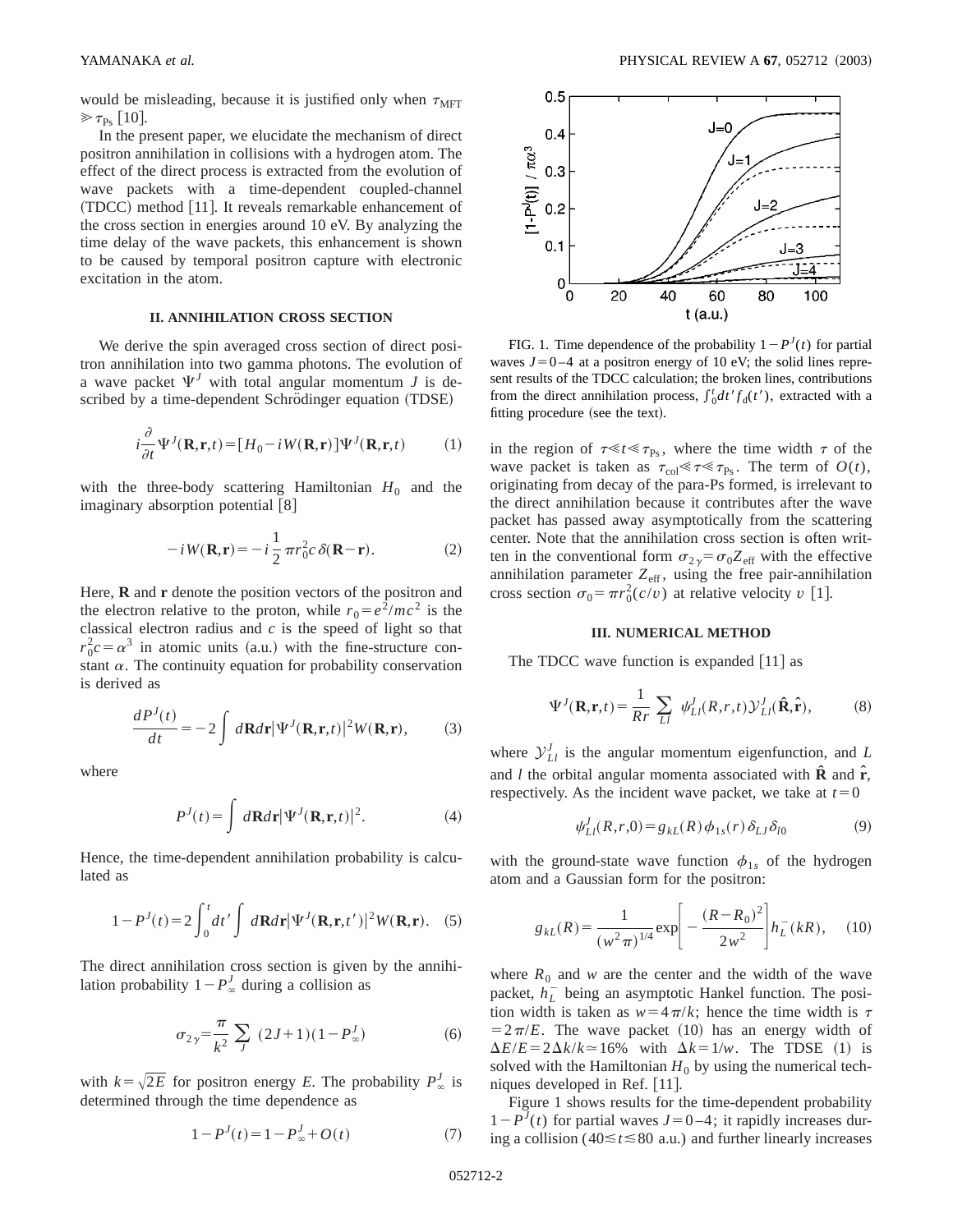

FIG. 2. Direct annihilation cross sections  $\sigma_{2\nu}$  scaled by the free pair-annihilation cross section  $\sigma_0 = \pi r_0^2(c/v)$ . The solid lines with symbols represent the present result. Also plotted is a previous result (dotted line) for the total annihilation cross section obtained with a variational calculation  $[7]$ .

after the collision is completed  $(t>80 \text{ a.u.})$ . Note that the probability could diverge, if the calculation were extended up to  $t = \infty$ . We extract the contribution of the direct process from the time-dependent probability as follows. The direct annihilation rate  $f_d(t)$  is expected to be proportional to the probability density at the scattering center. The indirect annihilation rate  $f_i(t)$  is given by the accumulated probability of Ps formation, which in turn is proportional to  $\int dt f_d(t)$ , because the Ps formation rate has similar time dependence to  $f_d(t)$ . Thus, taking account of the shape of the wave packet  $(10)$  and replacing  $R_0$  by  $vt$ , we fit the probability in the form of

$$
1 - P^{J}(t) = \int_{0}^{t} dt' [f_{d}(t') + f_{i}(t')], \qquad (11)
$$

where

$$
f_d(t) = \frac{a}{(s^2 \pi)^{1/2}} \exp\left[-\frac{v^2}{s^2}(t - t_0)^2\right]
$$
 (12)

and

$$
f_i(t) = \frac{b}{2} \left\{ 1 + \text{erf} \left[ \frac{v}{s} (t - t_0) \right] \right\}.
$$
 (13)

For  $t \geq \tau$ , the first contribution converges to a finite value, while the second contribution increases linearly with *t*. Four fitting parameters  $a$ ,  $b$ ,  $s$ , and  $t<sub>0</sub>$  are determined from the results of the TDCC calculation (see Fig. 1). The direct annihilation cross section is given by the probability  $1-P^J_\infty$  $=\int_0^\infty dt f_d(t)$  obtained in this way.

#### **IV. RESULTS AND DISCUSSION**

The results are shown in Fig. 2 for the total and partial  $(J=0-4)$  cross sections of direct positron annihilation. Convergence of the total cross section with respect to *J* is apparent in the figure. Well below the Ps formation threshold  $(6.8)$  eV), the present result is in good agreement with the previous results of a variational calculation  $[7]$  (see Fig. 2), closecoupling calculations  $[8,9]$ , and a TDCC calculation  $[12]$ . The agreement among all the calculations is better than 5%.

It is seen from Fig. 2 that the direct annihilation cross section does not indicate any singular behavior near the Ps formation threshold. This contrasts sharply with some of the previous results  $[7,8]$ , where spurious divergence appears at the threshold (see Fig. 2). This divergence has been understood as caused by not taking full account of the absorption potential  $-iW$  but taking only the first order effect [8,9]. Hence, the origin of the divergence is nothing but the term of  $O(t)$  in Eq. (7), which we have eliminated to define the cross section. Recently, Gribakin and Ludlow  $[13]$  derived a modified threshold law by taking account of the finite energy width  $\hbar/\tau_{\text{Ps}}$  coming from the Ps lifetime. In their result, the annihilation cross section is continuous at the threshold, and merged into the Ps formation cross section well above the threshold. Although continuous, the cross section increases steeply with energy in the narrow region of  $\hbar/\tau_{\text{Ps}}$  ~ 10<sup>-5</sup> eV. This behavior was further confirmed in an accurate calculation  $[9]$ , which demonstrates the inseparability in principle of pair annihilation and Ps formation in the narrow region that is experimentally unresolved. On the other hand, the direct annihilation cross section in Fig. 2 does not exhibit such a steep increase near the threshold, nor any sign of the presence of the threshold. This behavior manifests the physical separability between the direct and indirect annihilation processes.

It is further seen from Fig. 2 that the cross section is enhanced around 10 eV, well above the Ps formation threshold. The enhancement comes from the partial waves of *J*  $\geq 1$ . For instance, the *P*-wave (*J*=1) contribution peaks at 9 eV, close to the  $n=2$  excitation energy. Contributions from higher partial waves  $(J \ge 2)$  also have a peak, the position of which shifts toward higher energy with *J*. These behaviors are understood as follows. The positron is decelerated by dissipating the kinetic energy in electronic excitation, and thereby is temporally captured by the atom. Thus, the annihilation cross section is enhanced around the excitation threshold energies, where the kinetic energy is most effectively dissipated. In fact, the temporal capture is directly proved by looking into the time delay of the wave packet, which is calculated as the difference of mean passage times with and without the collision interaction. As shown in Fig. 3, the time delay is elongated around 10 eV for the partial waves of  $J \ge 1$ . It is seen from the comparison of Figs. 2 and 3 that the annihilation cross section has parallel energy dependence to the time delay; the longer the time of capture, the larger the probability of annihilation. We conclude from these observations that the enhancement of direct annihilation is due to the temporal positron capture by the hydrogen atom while the electron is thereby excited to the  $n \geq 2$  states. Note that the enhancement is not appreciable in the *S*-wave contribution (see Figs. 2 and 3), because the  $1s$  to  $ns$  excitation is forbidden in the first order perturbation by the dominant dipole interaction and also because the 1*s* to *np* excitation is suppressed near the threshold by the centrifugal barrier.